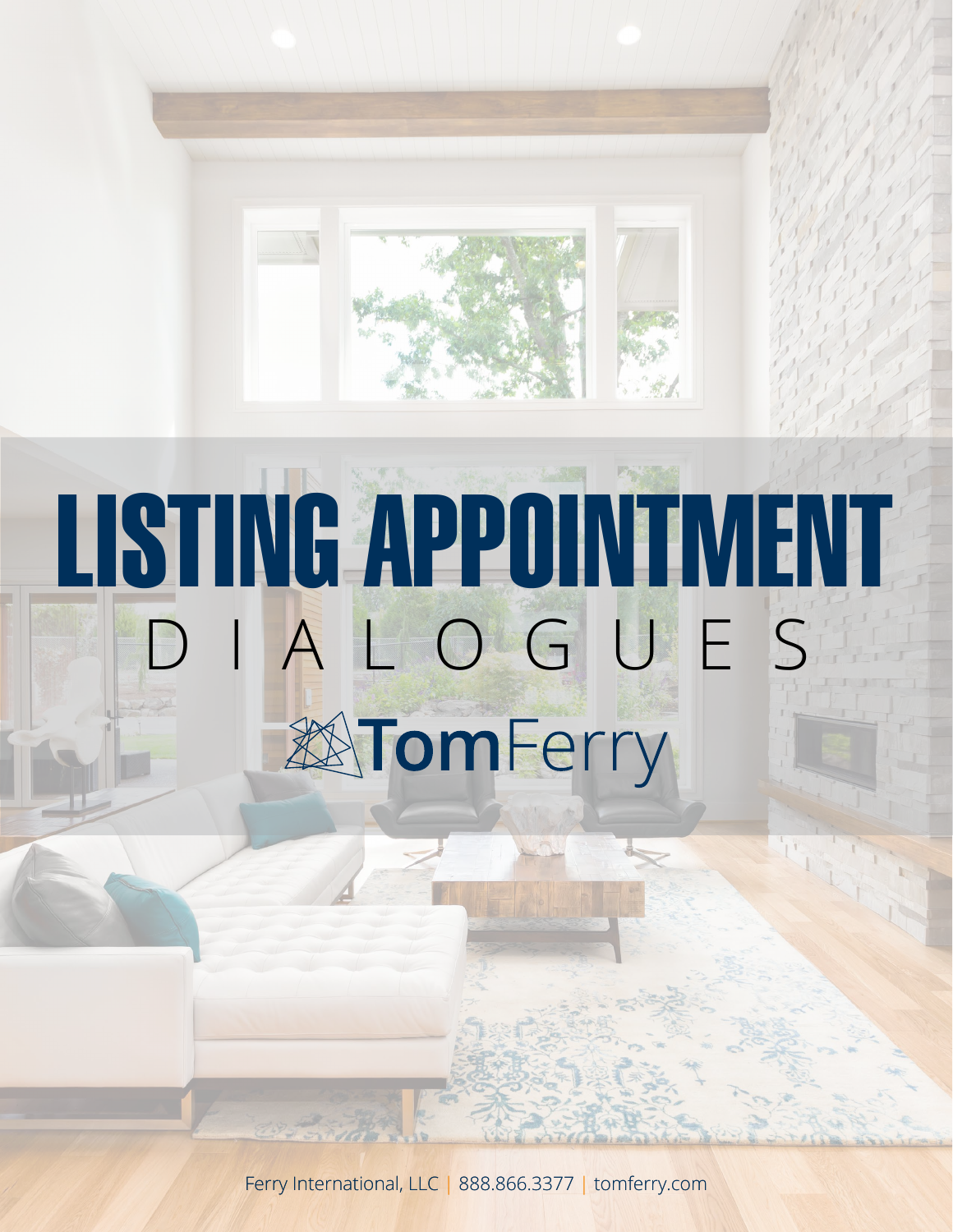## **PRE-QUALIFYING YOUR LISTING APPOINTMENT DIALOGUES**

Hi (name)… it's (name) with (company)… I'm calling to confirm our appointment for (day/time) … does that time still work for you?

I'm really excited about the opportunity to work with you. I take this process very seriously and I'm committed to getting your property sold at the highest price in the shortest time frame. I want to be 100% prepared before I come out … so I have some additional questions for you … do you have a few minutes?

Let's confirm … when we sell your home … you're moving to (city), correct?

And you want to be there by (time frame) right?

Assuming you … choose me … to represent you … how soon can we begin marketing your property?

Tell me again … your main reasons for selling this property?

So … what price do you want to sell your home for?

How did you determine that price?

And … how much do you owe on the property?

Are there any other special features of the home … you feel could impact the value?

Is there anything that could be perceived as a negative … that could also impact the property value?

This sounds great … I'll be sending over my marketing proposal via email … will you take a few moments and review it before I arrive?

Will all the decision makers be there?

IF YOU ARE COMPETING … ask …

So tell me … what are you looking for in the agent you choose to represent you?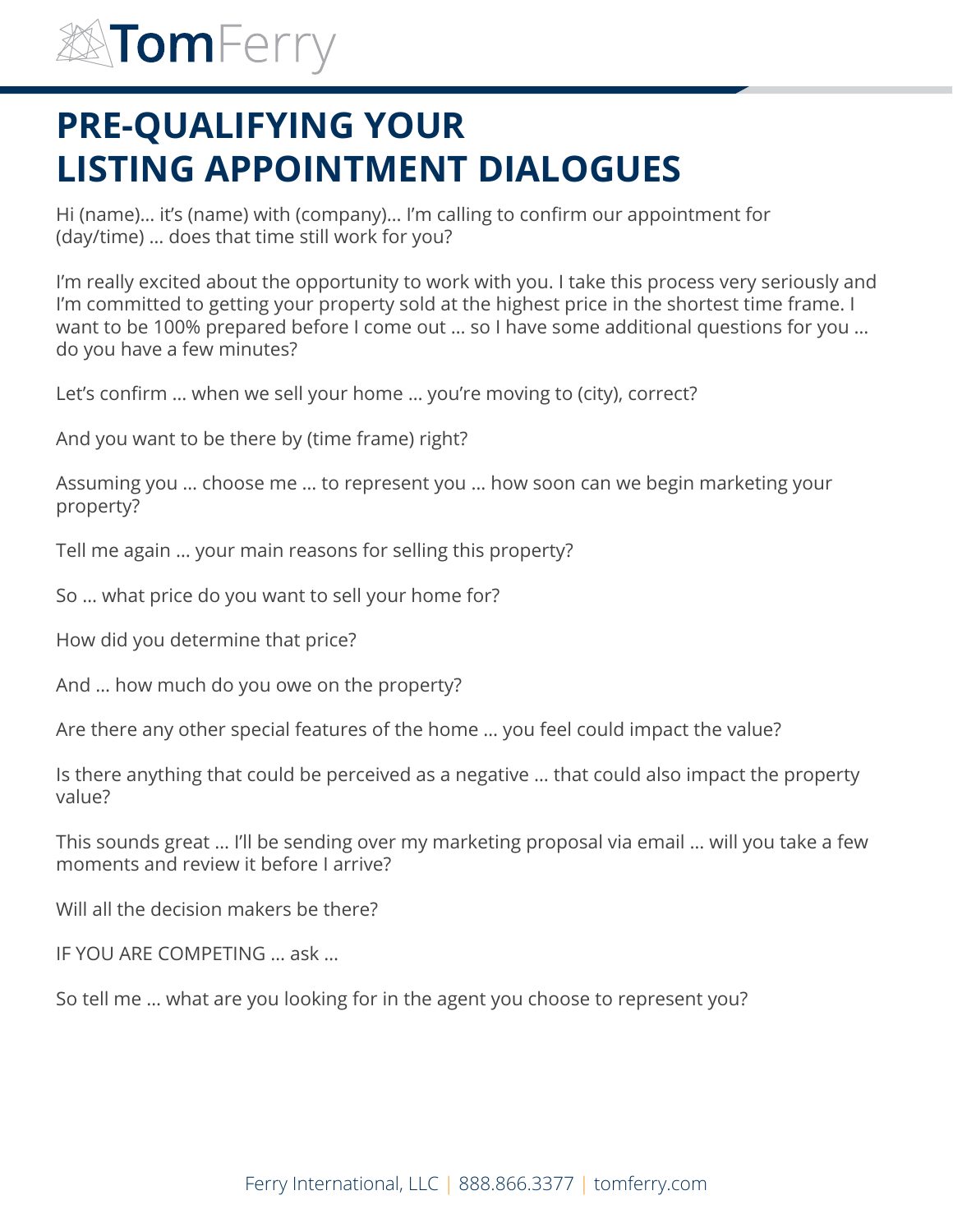

How will you know when you have the right agent?

Do you have any questions for me before I arrive to prepare for our meeting?

Obviously … if you are as confident as I am that I can … sell your home … will you be ready to … list with me … at the appointment?

(If no) Tell me about that? (discover and resolve)

(If yes) Wonderful … please have a copy of your key and your mortgage information handy for me, okay?

This sounds great … I have everything I need to prepare … Again… I'll be sending over my marketing plan and more … Will you take a few moments and review it?

I look forward to seeing you (day/time) … Have a great day.